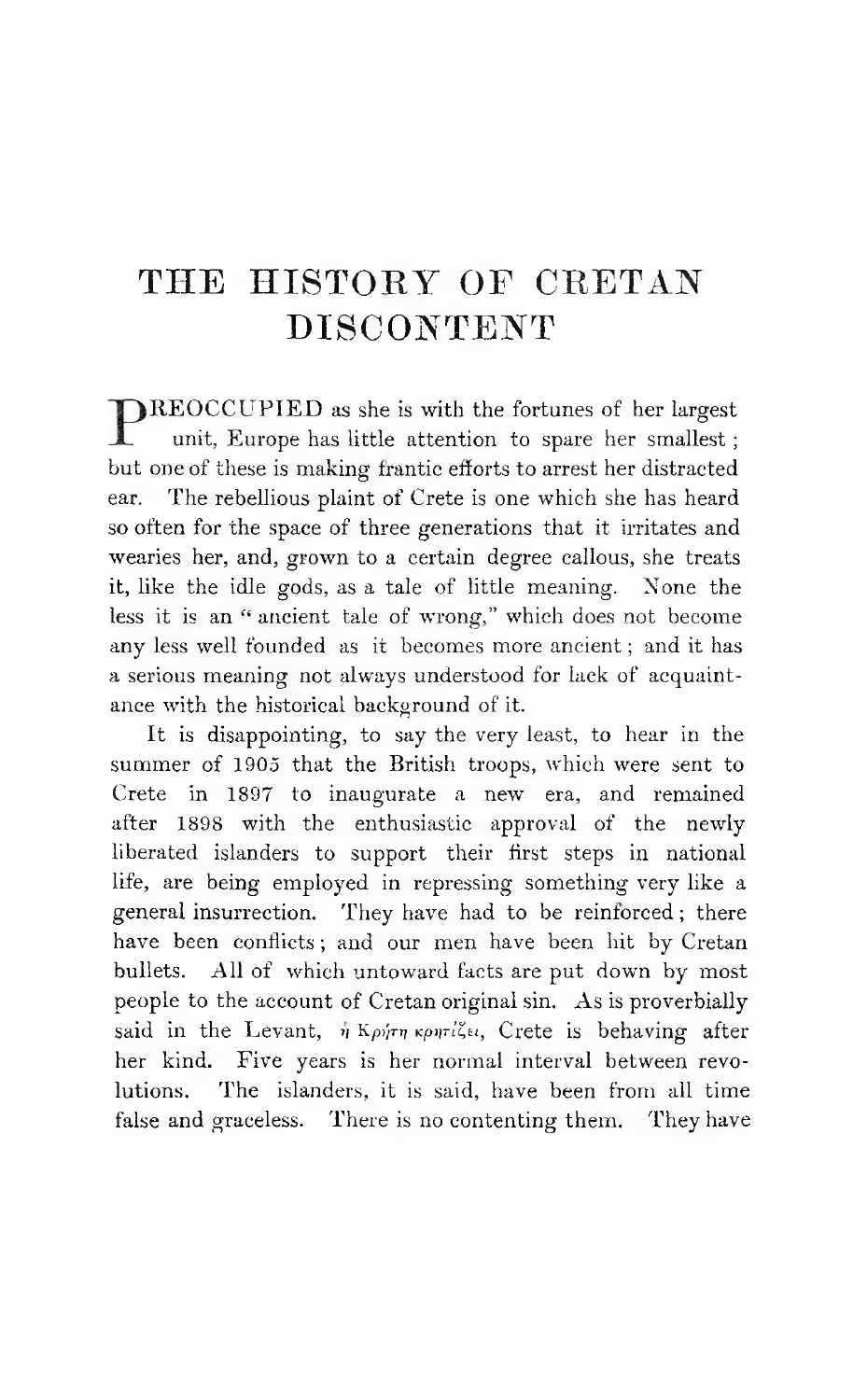been granted all, and more than all, they deserve by the beneficence of the Powers, but it is useless to expect them to say thank you and behave nicely for kindness. Now they need, and are to get, a taste of the rod.

What the Cretans have or have not deserved would be a contentious question, whereon we are not going to enter. What they want is open to no doubt. But the fact that what they want now they have always wanted, and never, in spite of much encouragement, received, is less well understood, and perhaps, if better understood, would modify the general attitude towards their plaint. This is not to say that it would lead to the granting of their request. Ministers of Foreign Affairs and Chanceries must weigh the diplomatic difficulties, insuperable or not, which are raised by their request, and decide the question how far the fate of Crete can be separated from that of the Ottoman Empire as a whole without making international trouble of far more importance than the discontent of one Mediterranean island. Merely observing that the word " impossible," so common on diplomatic lips, is not really found in the diplomatic dictionary any more than in the Napoleonic, we will address ourselves to the task of showing that, from the Cretan side, the present plaint proceeds neither from ingratitude nor unreason. It was inevitable that it should be raised anew after 1898, and inevitable that it should lead to trouble by 1905. The Powers have done much for Crete ; but they have always done so much less than they ought, and might reasonably have been expected, to have done, that they cannot be surprised if, human nature in the mass being what it is, they receive less gratitude from the islanders for those things they have done than objurgation for the things they have left undone. They have been concerned in the fate of Crete for the last eighty years. The island's tale of wrong is, indeed, more ancient than that ; but up to the opening of the nineteenth century its grievance was solely against its actual invaders. The Concert of Europe did not come into the matter before the war of Greek Independence.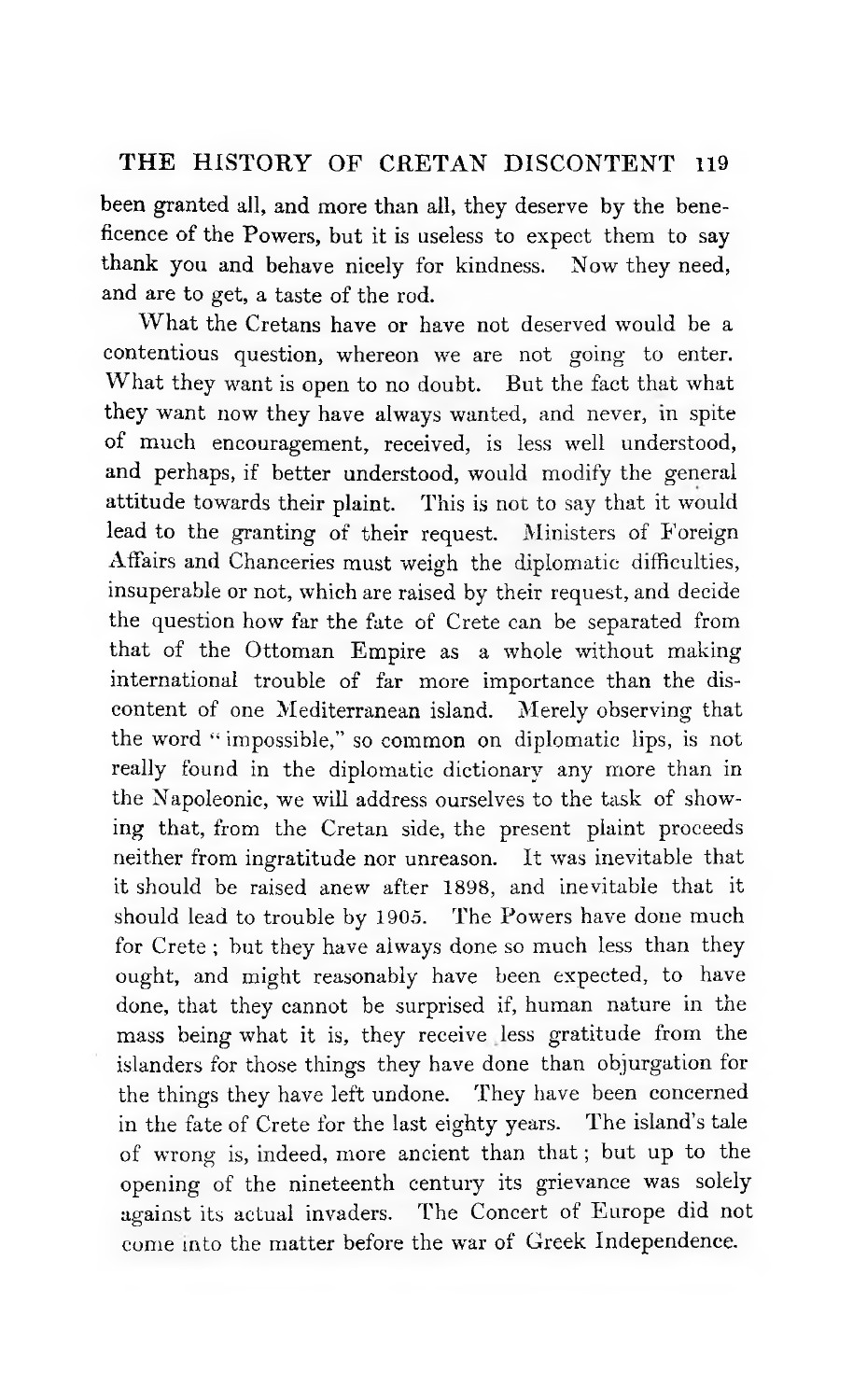#### 120 **THE MONTHLY REVIEW**

When the Christian population of the Morea rose against the Turks in 1821, the Cretan Christians, being three-fourths of the inhabitants of the island, rose with them. They had precisely the same reasons for rising ; they began and carried out their revolt in precisely the same way, in the same spirit, and with the same general idea ; they identified their cause completely with that of the mainland, acted in concert with the insurgents of the Morea and Archipelago, and proposed, if successful, to maintain for ever the same community with them, which they had already proclaimed. They quickly made their pretension at least as good as did the Peloponnesians. By the end of the year no Moslems remained in any part of the interior ; the fortified coast towns were alone holding out, like Patras and Nauplia in the Morea; and the Christians had established an independent provisional government, which was supreme over nine-tenths of the island. Nor did they, from the beginning to the end of the War of Greek Independence, make a general submission. The Sultan, unable after two years to recover any of his lost ground, called in his Viceroy of Egypt, promising him the Candiote pashalik *de jure* if by his own efforts he could get possession of it *de facto.* In this Mahmud II. anticipated by just two years the arrangement of despair which he would make with the same Viceroy about the Morea. The history of the Egyptian effort in Crete also anticipated very exactly the history of the Egyptian effort on the mainland. Mehemet AJi's troops overran the island again and again, but it always rose behind them. The insurgent government never abjured its functions, and when Codrington persuaded and Maison forced the Egyptians to leave the Morea in 1828, the interior of Crete was still in full rebellion, and the Viceroy, failing in the following January to revictual the towns, in face of the Greek fleet, offered to return his unacquired acquisition to his suzerain. In 1829, when the Powers, who had long ago recognised the insurgent Greeks as belligerents, occupied themselves with the consummation of Greek hopes, the Cretan Christians were successful belligerents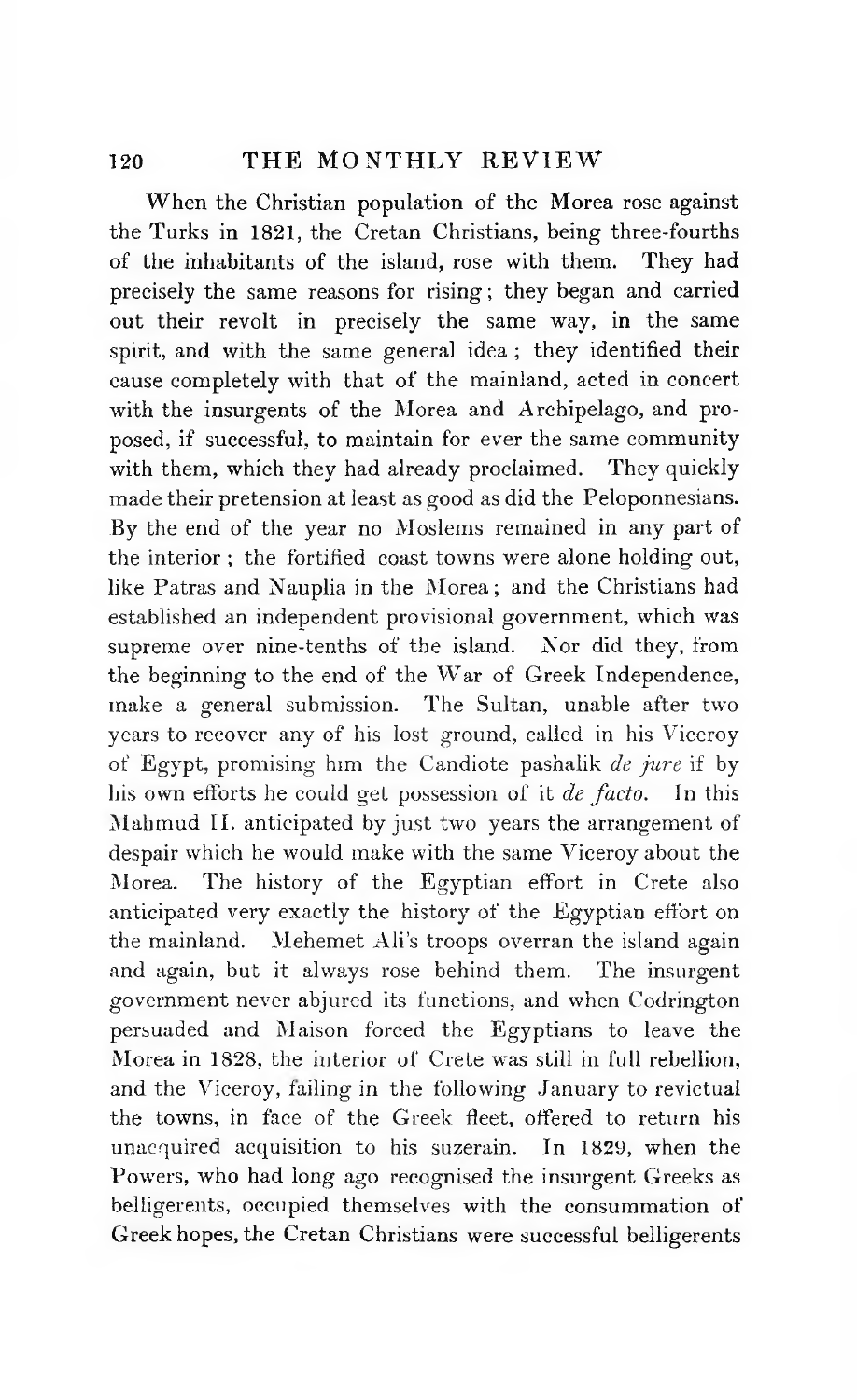**on** precisely the same footing as the Moreotes and with precisely the same object in view. They were one in the tradition of eight years and the hope of all time to come with that new Hellenic nation, whose actual and future existence had been explicitly recognised by the concert of the Greater Powers— Russia, France and Great Britain.

Naturally they expected that in the final settlement there would be but one Hellas containing themselves. The demand made to Europe by the Greek Assembly, over which Capodistria was lately come to preside, included Crete, with the same assurance as the Morea. There were admitted doubts about the northern limit of the free state to be, but none about the southern. Nevertheless, to the surprise of almost every one and the consternation of all Greece, the Protecting Powers barred Crete from the first as they also barred Samos, and resolutely refused to listen to the outcry which was raised on all sides. So loud was that outcry that it affected all the future fortunes of Greece by depriving it of the leadership of the future King of the Belgians. Leopold of Saxe-Coburg was so strongly impressed by the injustice of the exclusion of Crete from the principate offered to him by the Powers, and so convinced that this injustice would sow a seed of bitter trouble, that, in replying to Lord Aberdeen, he made the redressing of the wrong a condition of his acceptance. For which act of presumption, as the British Minister affected to regard it, the prince remained unrepentant enough to insist in a second letter that Greece could not be satisfactorily pacified if Crete were not set free. By strong pressure Leopold was induced presently to give way so **far** as to stipulate only for the " amelioration " of the lot of the two **islands,** but **he** returned finally to his first thoughts, after **learning through Capodistria the** real state **of** public opinion in **Greece ; and, deaf to Lord Aberdeen's** protest that he had **accepted the Greek throne without** Crete, **definitely** refused it **in May 1830, because the** Powers were **still** obdurate on the **disputed point. His refusal cost Greece** two more years of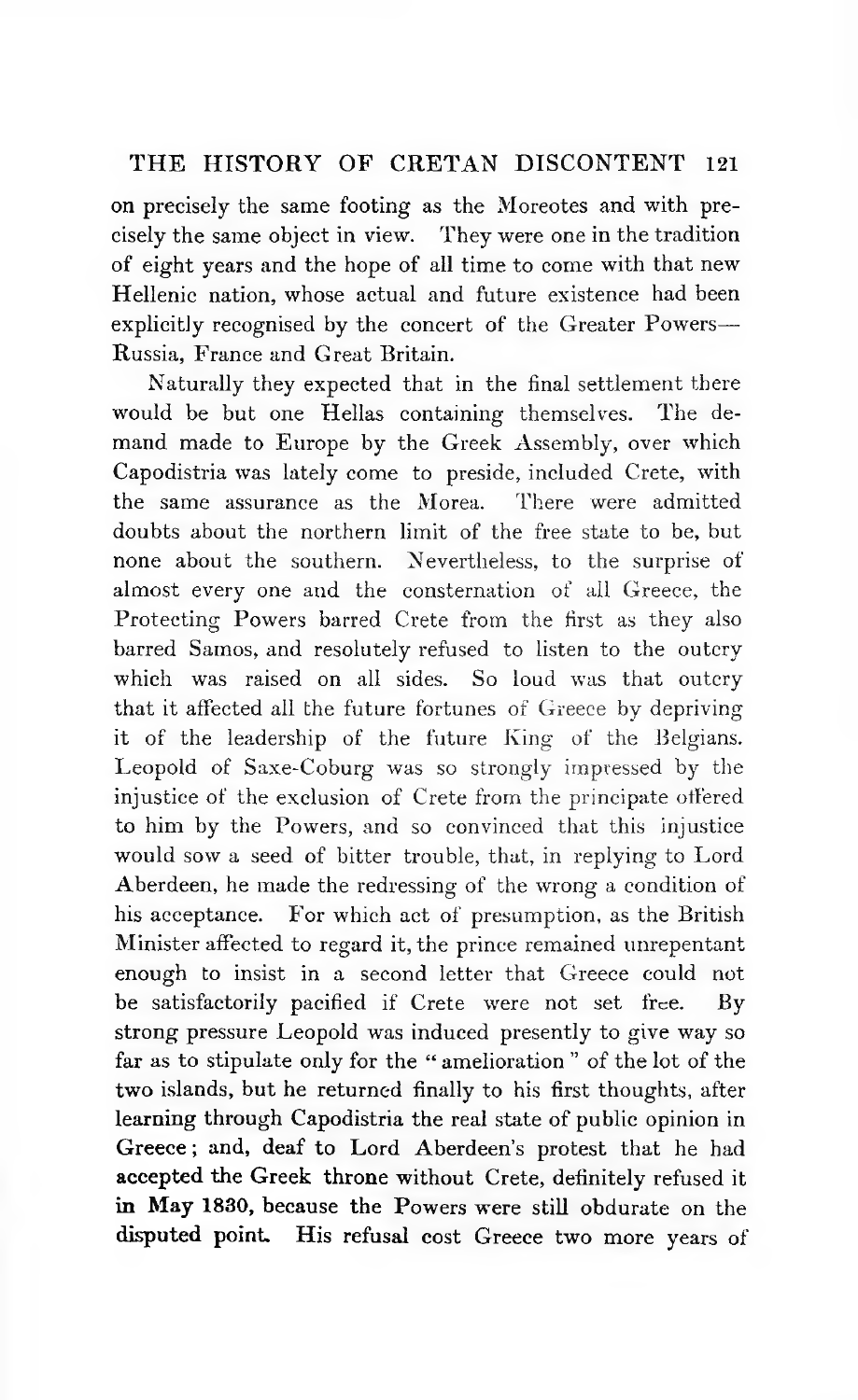internal disturbance, the life of Capodistria, who alone could have guided a young king, and the selection by the Powers of the weak and foolish son of the King of Bavaria to occupy the throne.

Why the Powers, or rather two out of the three "Protectors," with the strong approval of Austria, guided by Metternich, were obdurate on the subject of Crete is well known. The island was sacrificed simply and solely to the Russophobes in the British Cabinet. Ever since Wellington had " gone back on " Navarino, declaring Codrington's victory an " untoward event " and an outrage on our " ancient ally," British policy had been guided by the Austrian Chancellor's fear of Russia, or rather of the reigning Czar. Then and there, our " money was put on the wrong horse" as a Tory Prime Minister would one day confess ; and when compelled by the inexorable logic of facts to end the long anarchy of the Levant by creating an autonomous Greek state, the action of the British Cabinet was influenced entirely by two principles. First, the Ottoman Empire must not be diminished by a foot of land that could be saved to it ; second, if a new Christian state, Orthodox and therefore presumably of Russian sympathies, must come into being on the flank of Turkey, it should not be increased by a foot of land that could be denied to it. The attitude which Lord Aberdeen took up towards Greece was equally ungenerous and unforeseeing. Believing that a kingdom which included Crete and Samos would threaten danger to Europe, he tried to pare it down to the straitest limits consistent with present peace in the Levant. It is an ignominious story of diplomatic pettifogging. The Russophobes were forced from one point to another. First, they had to give up all idea of an indemnity for the beaten Turk ; secondly, the original limitation of the new state to the Morea and the coastal islands was stretched, by the bold action of Church in Central Greece, first to the line from Lamia to the mouth of the Aspro, and finally to that from Arta to Volo ; thirdly, and with great difficulty, the provision as to Ottoman suzeranity was with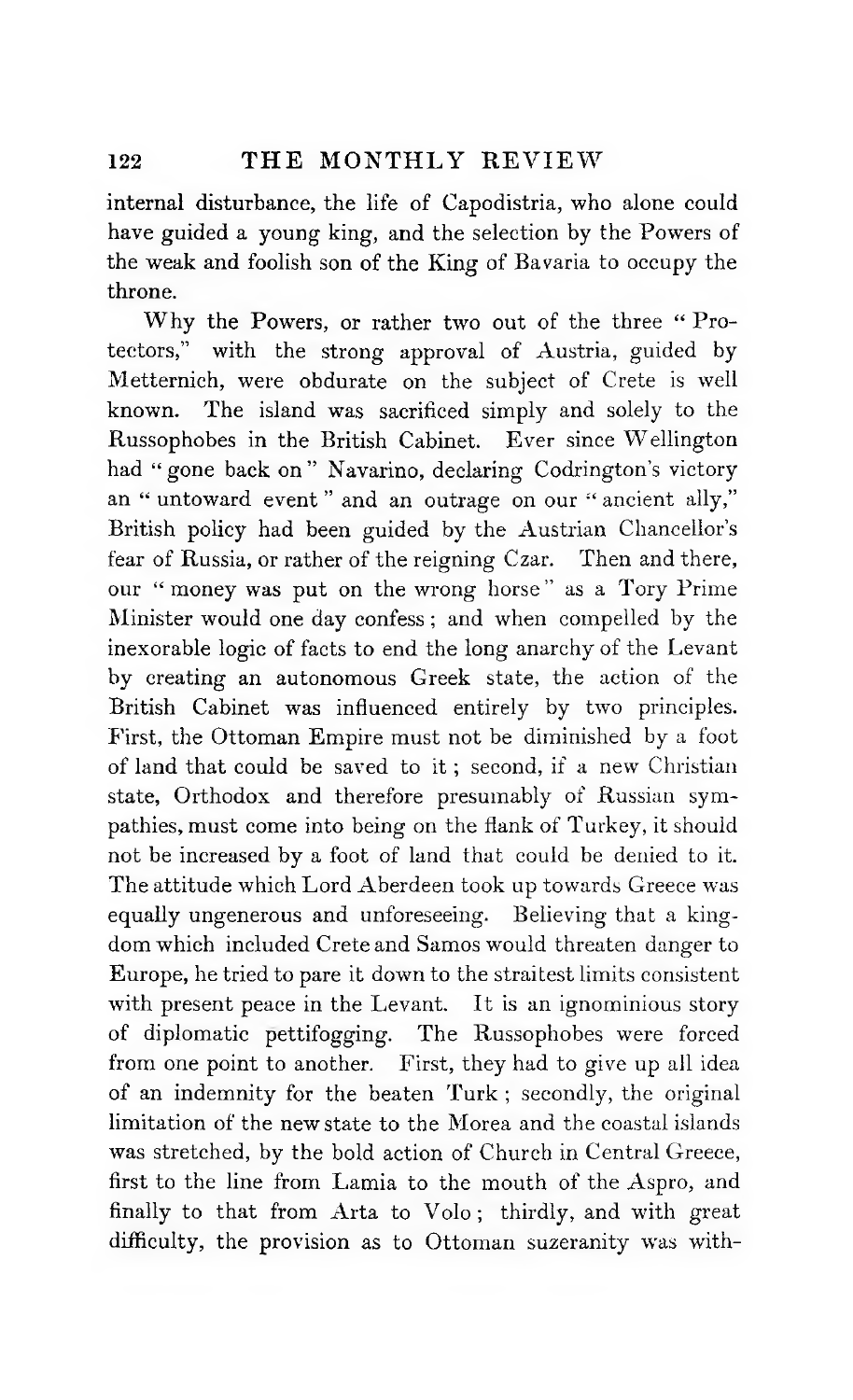drawn. After two years of bartering the Greeks, deprived of Capodistria, were fain to take what they could get, and, alas ! threw up the game without stipulating on behalf of their brothers-in-arms of Crete and Samos for more than " political amelioration." So in defiance of all international justice and contrary to obvious political expediency Samos and Crete were left outside the pale.

As soon as the Hellenic kingdom was an established fact a sensible " amelioration " was offered to Samos, and accepted after protest. Samos was then, except for a few officials, almost as purely Greek an island as now. It was, moreover, comparatively small, and closely hemmed in by coast and islands which remained in Ottoman power. There was little risk in granting it a large enough measure of autonomy to satisfy a population not very vigorous or warlike, which had been softened, like the Chiotes, by the privileges the island had long enjoyed as a private fief of the house of Othman. The case of Crete was less easy. There was still a considerable Moslem population in the island, holding the chief towns, and that population, despite its religion, was of Greek origin and speech, and rooted to the soil. The chief difficulty, in fact, which has always complicated any attempt to introduce autonomy into Crete, confronted the Powers in 1832. Moreover there was Mehemet Ali of Cairo to be considered as well as his suzerain in Constantinople ; for Crete had once more been offered to the former and partially reoccupied by him in 1830. Lastly, the size of the island and its important geographical position in the Eastern Mediterranean made the Powers unwilling to grant it so complete and final an autonomy as Samos. The result was that nothing was offered to the Cretans after their ten years' struggle but a few minor privileges under an inadequate guarantee-so inadequate that in practice they can hardly be said to have ameliorated the lot of the islanders at all. At best they amounted to little more than an amnesty and a return to the *status quo ante bellum*. The Cretans can hardly be said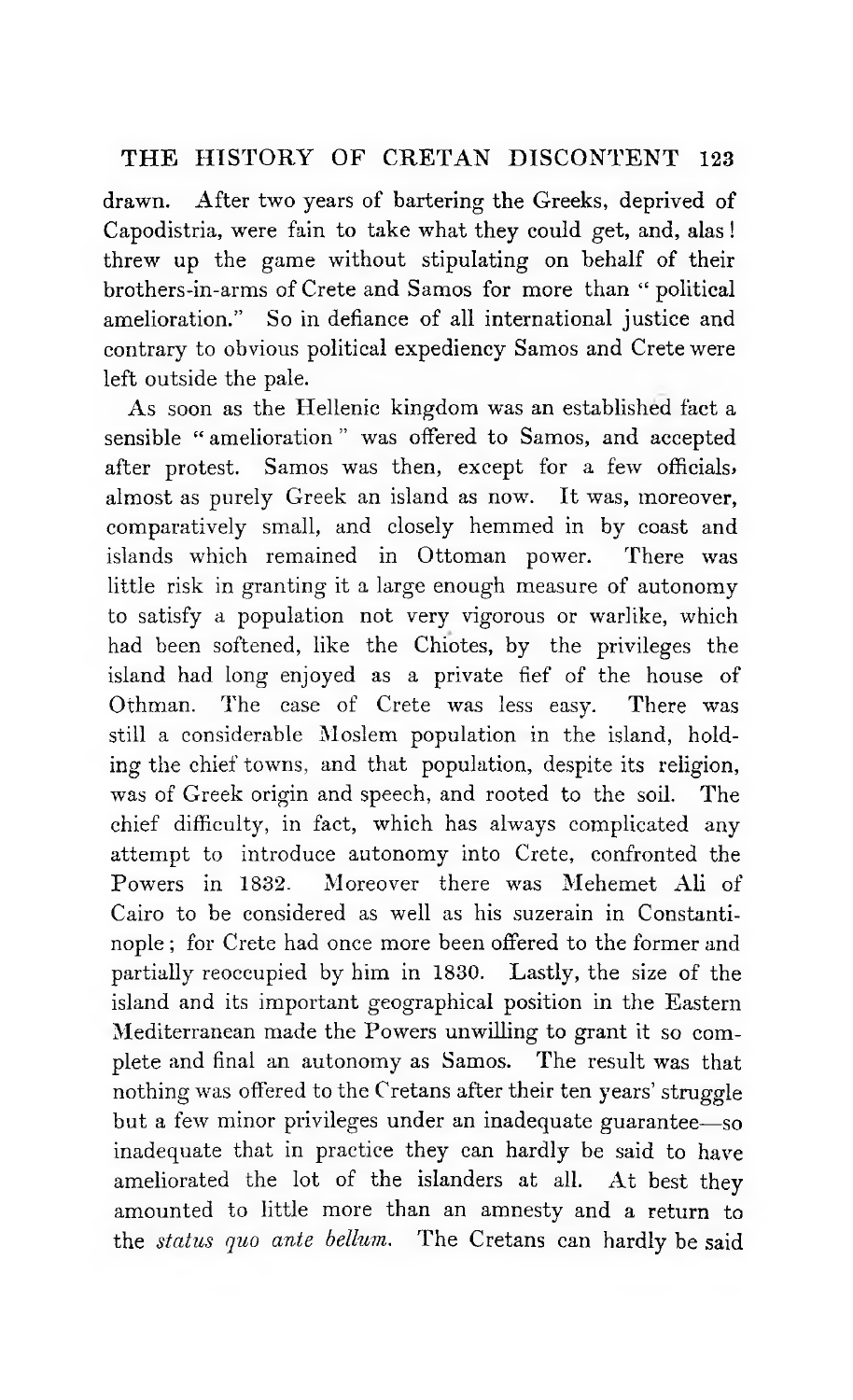to have accepted them, but they acquiesced in them as a condition of continued existence, and never ceased to urge their claim to share in the full freedom of the Hellenic kingdom. Within ten years a part of the population was in arms again, and this time the insurgents refused a further measure of autonomy for fear it might delay indefinitely the realisation of their true desire. They preferred to lay down their arms in 1841 and remain as before.

Those arms rusted for a quarter of a century. Encouraged by the vague promises and assurances of the consuls, the Cretan Christians waited and hoped. They saw at Sebastopol France and Great Britain extinguish their last hope of help from the Czar ; and having already watched the failure of an insurrection in Northern Greece, they received with an indifference, which from their point of view was deserved, Abdul Mejid's *firman* of 1856 in favour of his *rayahs* and the famous *Hatti Humayun.* Fnally, they heard that the Seven Islands, which had taken no part in the War of Independence, sacrificed nothing and suffered nothing, had been united to the Hellenic kingdom at their own request, in order to increase the popularity of the new king chosen by the Powers. Then they rose, and began, in 1866, the greatest of all Cretan insurrections. In the course of that three years' war the islanders showed a determination, a devotion and an indifference to suffering and terrorism which redeem many sordid episodes of their modern history ; and not only those qualities, but also an ability in guerilla fighting which at one time brought the Turks so low that the Porte, by the mouth of Ali Pasha, the Grand Vizier, offered Samian autonomy to the island if it would abjure its demand for union with Greece. It should not be forgotten now that the Cretans deliberately refused that offer, and declared that, as in 1821, they had risen for Union not for Home Rule. Doubtless they had good reason to suspect the Turk's good faith, knowing well what the devil will promise when sick. But, whether or no, the fact remains that they flatly refused then the concession for which Europe thinks they ought to be humbly grateful now.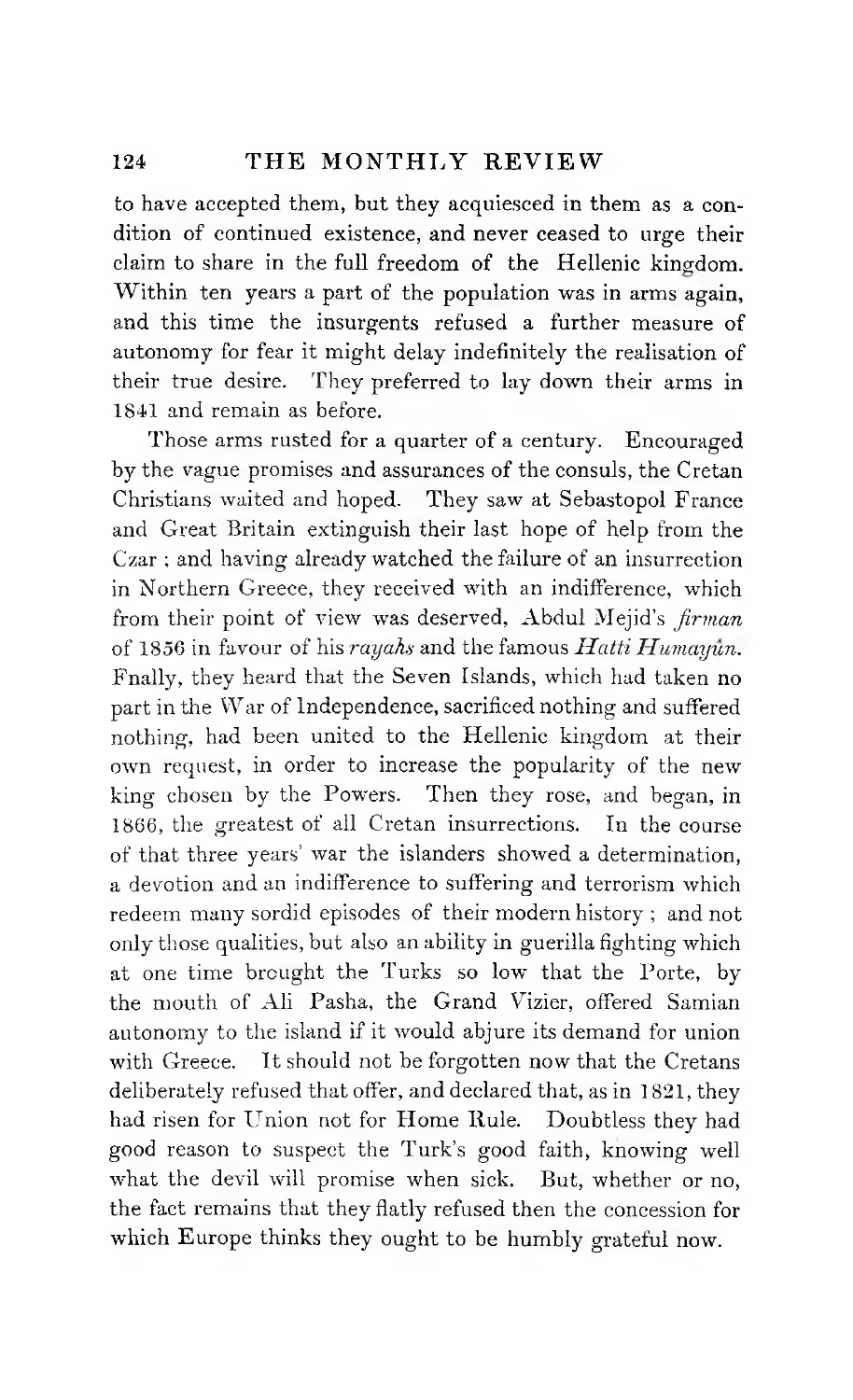The huge armies which the Powers allowed Ali Pasha to throw into Crete, wore down its resistance by 1869, and, to quiet public outcry in Europe, a measure of much modified autonomy was presently promulgated; but, once again, for want of other guarantee than the diplomatic assurances of the Porte, it resulted in no beneficent change. Thereafter, up to their final rising *en masse* in 1897, the islanders never ceased to agitate and disturb the peace. Theirs was always the old cry, Union and nothing less than Union. Discouraged by the Congress of Constantinople, they rose sporadically during the Russo-Turkish War in the hope of being regarded as belligerents at its close : but the Congress of Berlin once more offered them certain domestic privileges only. This time, and for the first time, the Cretans formally accepted the offer without further protest, and expressed their gratitude, the fact being that, in common with the rest of the world, they believed the Sick Man to be nearing his last agony. Like the rest of the world, they had yet to appreciate the vitality of Turkey and the ability and determination of its new ruler. They soon realised their mistake, and, after 1883, repeatedly formulated the old demand for Union; but the mistake was to bear fruit later on. It supplied the representatives of our Foreign Office with onehalf their justification when they declared in both Houses that the claim for Union and nothing less made by the leaders of the final revolution was a new demand, inconsistent with formal engagements entered into between the Powers and the Cretans themselves.

This brings us to the last stage—'those events in Cretan history which the short memory of the general public alone recalls. The other half of the justification for the statements made by Lord Salisbury and Mr. Curzon in 1897 was supplied by the prelude of the final rising. The agitators and insurgents of 1895 and the following year accepted the internal privileges offered by the Porte and the Powers in what was known as the Pact of Halepa, without any express reservation in favour of union. We know now that their object in signing the Pact at all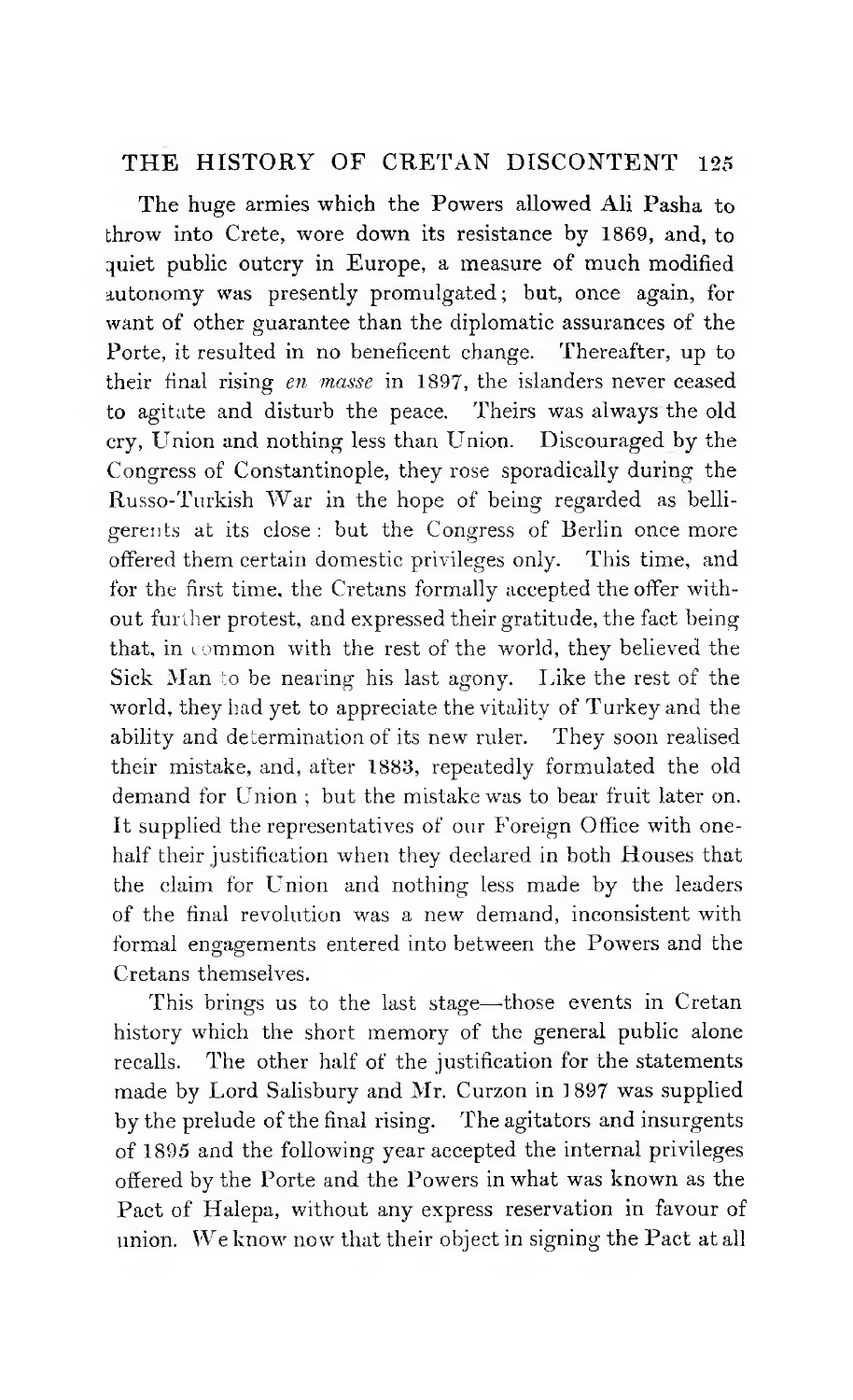## **126 the monthly review**

was solely to gain time, the better to complete their organisation and to make that arrangement with Greece which would be carried out by Vassos' invasion in the beginning of the following year. The general insurrection of 1897 swept the Pact into oblivion, together with all that led up to and conditioned it. But on what happened when that insurrection had closed in liberation, and the Cretans knew that the Ottoman power had departed never to return, it is necessary to say a few words ; for the fact that the Cretan Christians, in their hour of triumph, accepted Home Rule of the Samian type, accepted, in fact, what they had rejected more than thirty years before, and drew up a Constitution as for an autonomous hereditary principate, has been taken to justify the subsequent attitude of the Powers towards their larger demand, and has done more than anything else to create a general disbelief in the urgency, the unanimity, and even the genuineness of that demand.

First, as to the attitude of the insurgents while still in the field and uncertain of the intentions of the Powers. They made the demand for Union at the very outset, and it was to deprecate that demand that the Secretary and Under-Secretary of State for Foreign Affairs rose, as has been said, in our two Houses. They proceeded to circulate their claim in Europe by means of a manifesto signed by twenty Cretan Deputies, who spoke of Union and nothing short of Union. Early in the summer of 1897 the present writer had an interview with the insurgent leaders on Akrotiri, near Canea, and found them still of one mind on this subject, despite the miserable disasters which had meanwhile befallen the Greek forces on the mainland. " If our Mother," said they, " has fallen into poverty and disrepute, are we to desert her?" Nearly a year later, when autonomy had been decided upon by the Powers, the same language was held at Arkhanes, the headquarters of the insurgent provisional government in the Candia province. There had been, and was to be, some difference of opinion as to the details of the union. Many Cretans looked forward to a sort of insular Home Rule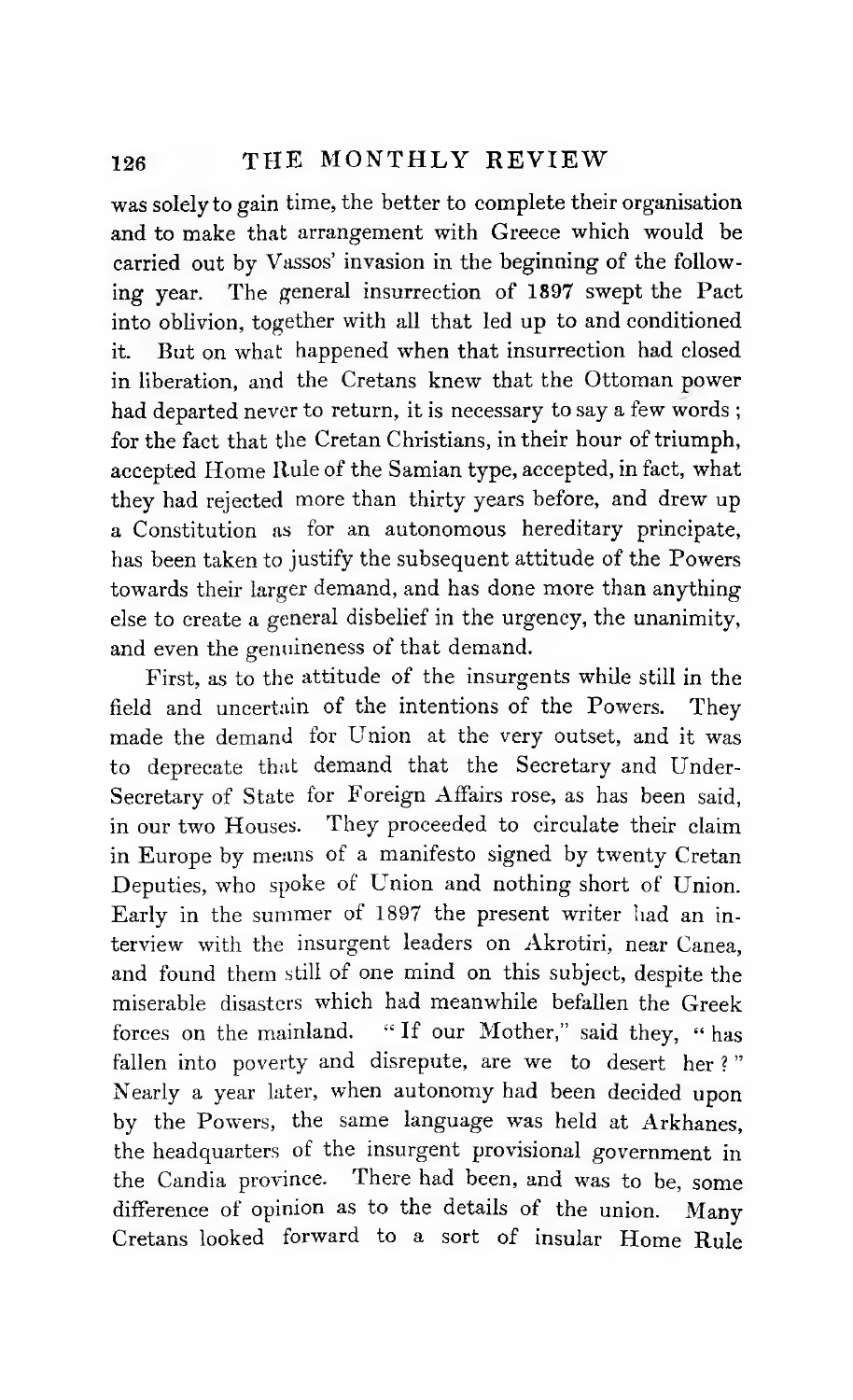under the Hellenic crown, and deprecated so unconditional a Union as would involve the island in the European control lately imposed on a part of the Greek finances, and in the financial obligations of Greece. But the warmest partisans of Crete for the Cretans never for a moment confounded municipal with political independence. Crete, however much ruled by herself, was to be an integral part of the Hellenic kingdom.

Now for the ultimate acceptance of the principate at the end of that year, 1898, and for the Constitution of 1899. To understand that neither one nor the other implied in Cretan eyes any retractation of the original demand for Union, but rather that both were believed by all to involve the speedy realisation thereof, it is only necessary to recall who was the Prince designated, and under what circumstances he came to the island. All further declarations for Union seemed superfluous when the second son of the King of Greece landed on the mandate of Europe and with the forced acquiescence of Turkey, to take supreme control of Crete. This could only lead, after the briefest interval, to the establishment of that Home Rule under the Greek crown to which the wisest heads in the island looked forward. For what other conceivable reason, it was asked, did the Powers send to Ottoman soil a Greek Prince, who had lately been a belligerent against Turkey and shared in the ignominious defeat she had inflicted ? Thus the Cretans interpreted Prince George's mission ; and they saw a confirmation of their belief in the immediate abolition, not only of Ottoman control, but of all outward and visible sign of Ottoman suzerainty. There was no question of tribute, and none of any Ottoman representative resident in **the** island. **The** Turkish flag vanished, and the Powers **suffered its** provisional successor to show, as to three quarters, **the Greek colours,** and as to one, a star on a red ground, **which was** promptly and without protest perverted into a star **of Bethlehem. They also** suffered their High Commissioner **to be designated by the** first Constituent Assembly, Heredi-No. **6l.** XXI. **1.— Oct. 1905 i**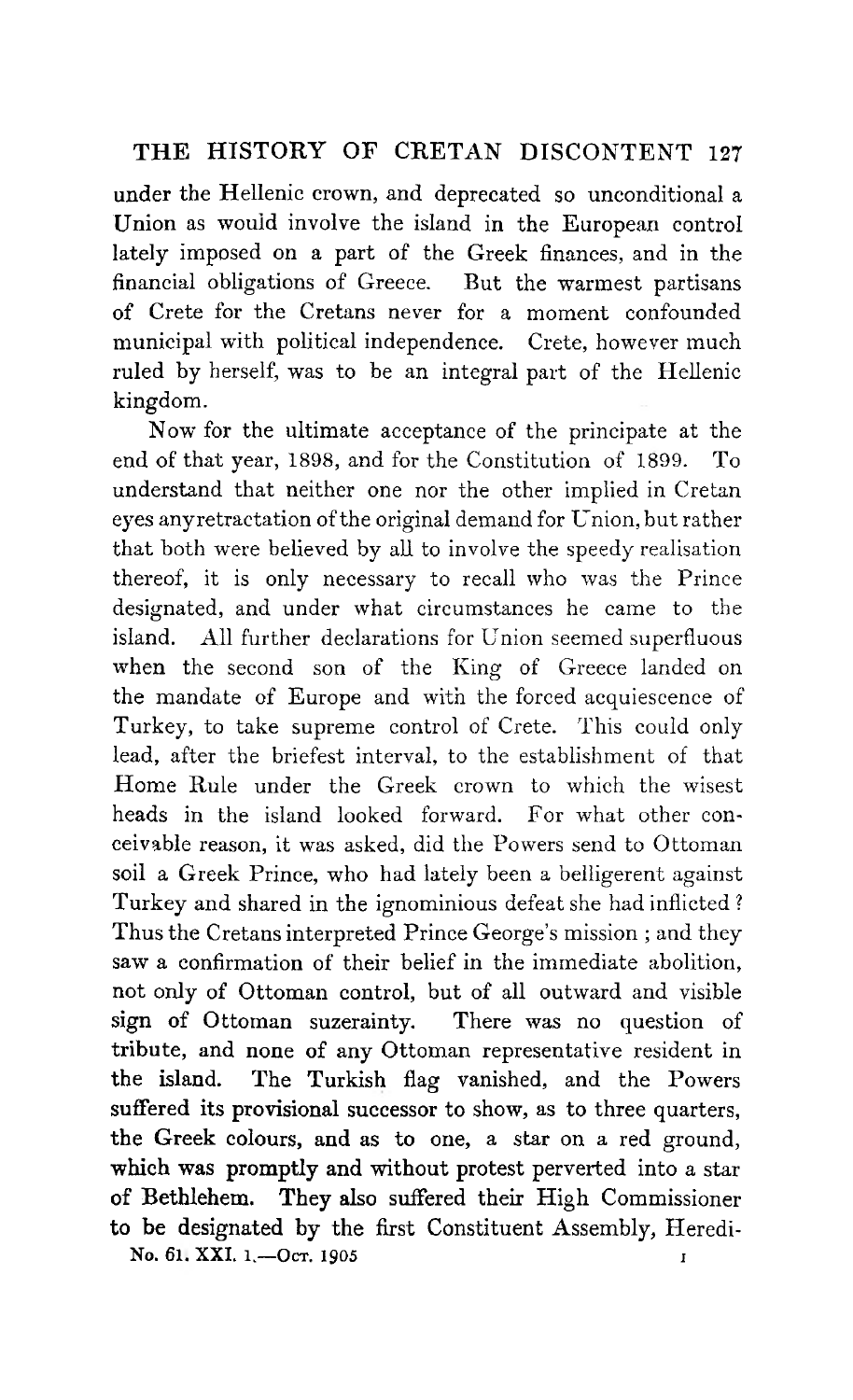## **128 THE M ONTHLY R E V IE W**

tary Prince of Crete ; and, indeed, it is more than doubtful if the majority of the islanders was aware at that epoch that technically he had ever held any other position since his arrival. Presently the Cretans saw postage stamps and coins appear with his image and superscription, and all seemed well.

That was in 1899. The first disturbance of the dream followed a proposal to effect certain harbour improvements at Retimo and Candia, and pay therefor by a surtax on imports. The Consuls were bidden to remind the Cretans that they were precluded from increasing their port-dues by the general engagements of the Ottoman Empire. The full awakening resulted from Prince George's circular tour of the European Courts. He was told everywhere that no further change would be made in the political status of the island during the term of his commission ; and presently he was constrained to accept a prolongation of that term with no better prospect. From that moment the present trouble began to brew. The grumbling and complaints which reached the ears of Europe during the years 1900 to 1901 were ostensibly directed against internal abuses— first the absorption of public money by officials, the grievance of the Have-nots against the Haves ; then the starving of Public Works ; finally the arbitrary administration of the Prince himself. But what Europe failed or refused to understand was that this grumbling was a symptom of a general discontent, proceeding, not from the particular abuses, but from the discouragement and disappointment of the political hopes formed at the Prince's landing. The mood of Crete was that of a woman crossed. She found one grievance after another, but was not to be comforted by redress : redress made even one grievance more. She wanted Union with the obstinacy and the blind obsession of a lover, and, failing that, was to be contented with nothing else.

This is neither to deny the existence of those particular abuses nor to suggest that there was no real occasion for the particular complaints that were made ; but it is to say that